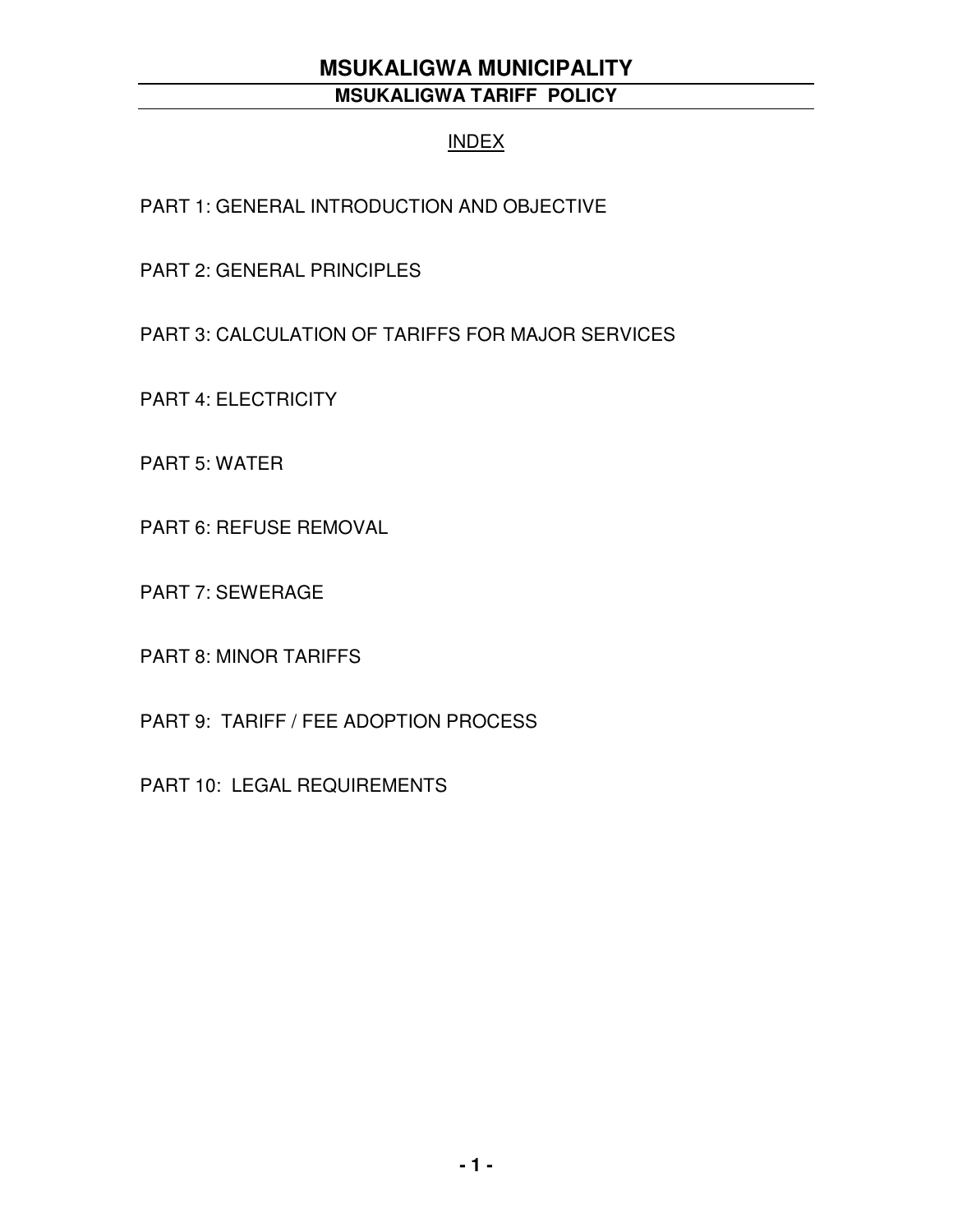### PART 1: GENERAL INTRODUCTION AND OBJECTIVE

All municipalities must compile, adopt and implement a tariff policy in terms of Section 74 of the Local Government: Municipal Systems Act 2000, such policy to cover, among other things, the levying of fees for municipal services provided by the municipality itself or by way of service delivery agreements.

This tariff policy has been compiled taking into account, where applicable, the guidelines set out in Section 74 (see part 9 of this policy).

In setting its annual tariffs the council shall at all times take due cognisance of the tariffs applicable elsewhere in the economic region, and of the impact which its own tariffs may have on local economic development.

### PART 2: GENERAL PRINCIPLES

The municipality shall ensure that its tariffs are uniformly and fairly applied throughout the municipal region.

Tariffs for the four major services rendered by the municipality, namely:

- \* electricity
- \* water
- \* sewerage (waste water)
- \* refuse removal (solid waste),

shall as far as possible recover the expenses associated with the rendering of each service concerned. The tariff which a particular consumer or user pays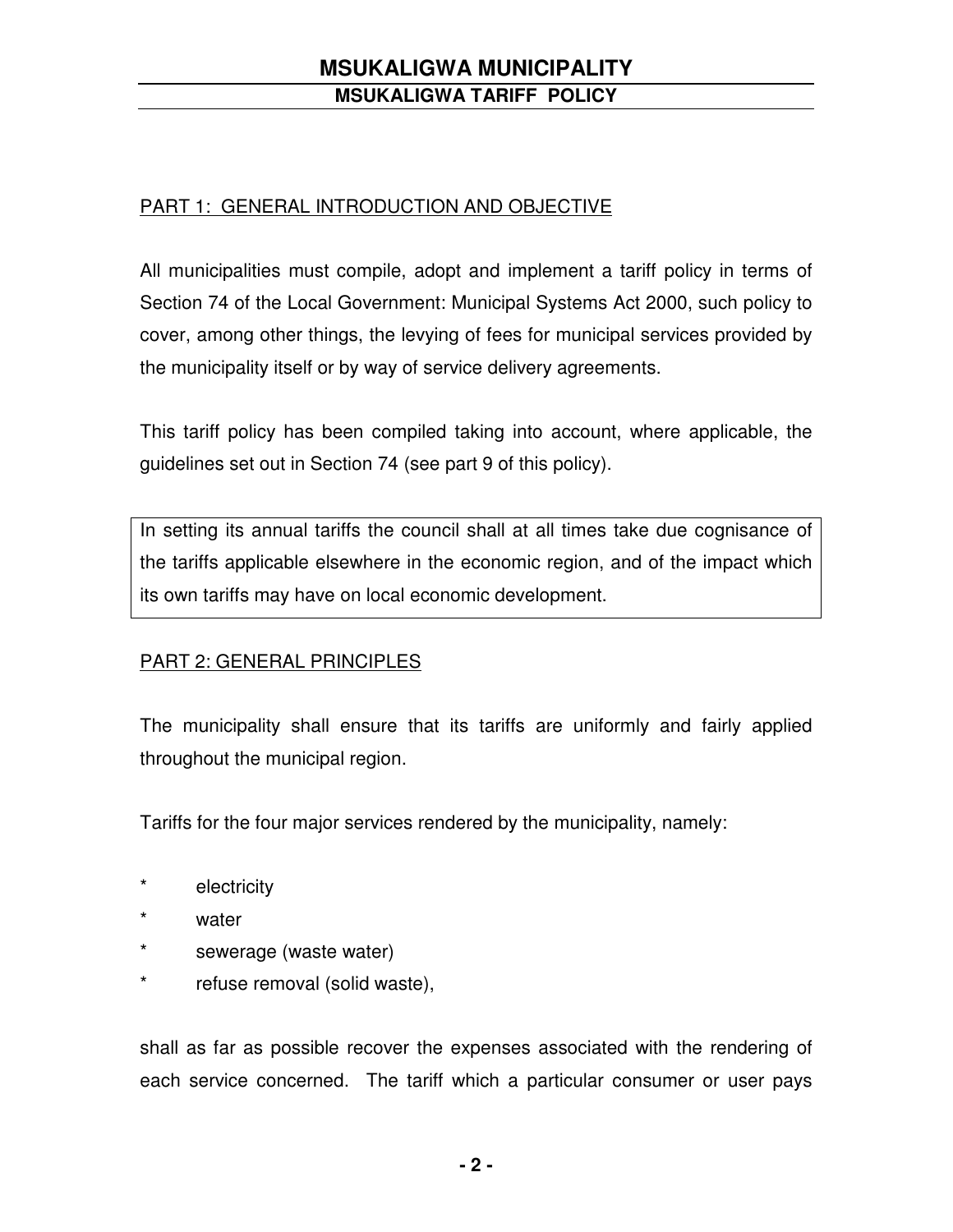shall therefore be directly related to the standard of service received and the quantity of the particular service used or consumed.

The municipality shall, as far as circumstances reasonably permit, ensure that the tariffs levied in respect of the foregoing services further generate a reasonable operating surplus for each financial year, and that such surplus be phased in to the limit of 10% within a period of 5 years, or such percentage as the council of the municipality may determine at the time that the annual operating budget is approved. Such surpluses shall be applied in relief of property rates and for the partial financing of general services or for the future capital expansion of the service concerned, or both. The modesty of such surplus shall prevent the service tariffs concerned from being viewed as concealed taxes.

The municipality shall develop, approve and at least annually review an indigency support programme for the municipal area. This programme shall set out clearly the municipality's cost recovery policy in respect of the tariffs which it levies on registered indigents, and the implications of such policy for the tariffs which it imposes on other users and consumers in the municipal region.

In line with the principles embodied in the Constitution and in other legislation pertaining to local government, the municipality may differentiate between different categories of users and consumers in regard to the tariffs which it levies. Such differentiation shall, however, at all times be reasonable, and shall be fully disclosed in each annual budget.

The municipality's tariff policy shall be transparent, and the extent to which there is cross-subsidisation between categories of consumers or users shall be evident to all consumers or users of the service in question.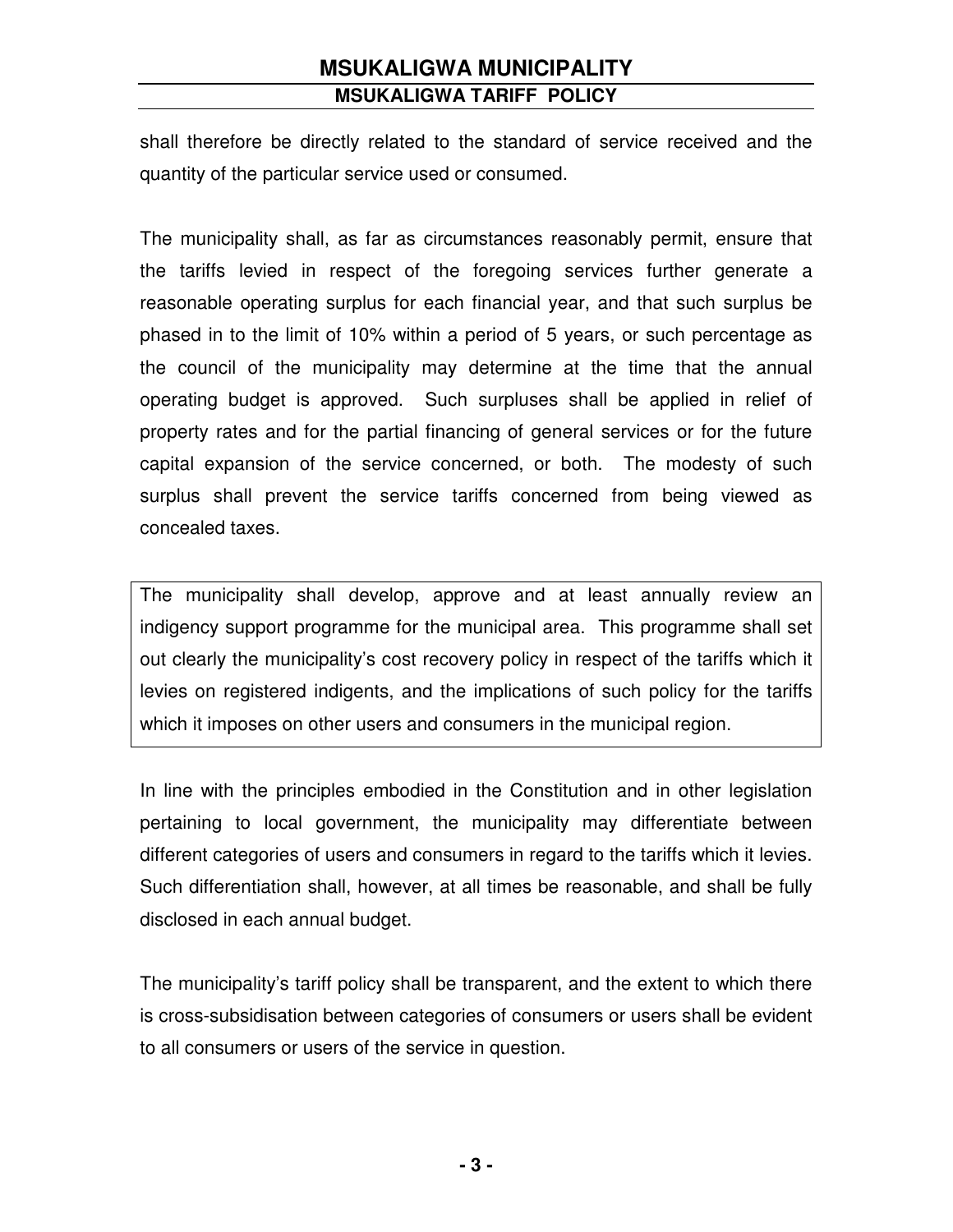The municipality further undertakes to ensure that its tariffs shall be easily explainable and understood by all consumers and users affected by the tariff policy concerned.

The municipality also undertakes to render its services cost effectively in order to ensure the best possible cost of service delivery.

In the case of directly measurable services, namely electricity and water, the consumption of such services shall be properly metered by the municipality, and meters shall be read, wherever circumstances reasonably permit, on a monthly basis. The charges levied on consumers shall be proportionate to the quantity of the service which they consume.

In addition, the municipality shall levy monthly availability or basic charges for the services concerned, and these charges shall be fixed for each type of property as determined in accordance with the detailed policies set out below.

In considering the costing of its water, electricity and sewerage services, the municipality shall take due cognisance of the high capital cost of establishing and expanding such services, and of the resultant high fixed costs, as opposed to variable costs of operating these services. The municipality therefore undertakes to plan the management and expansion of the services carefully in order to ensure that both current and reasonably expected future demands are adequately catered for, and that demand levels which fluctuate significantly over shorter periods are also met. This may mean that the services operate at less than full capacity at various periods, and the costs of such surplus capacity must also be covered in the tariffs which are annually levied.

In adopting what is fundamentally a two-part tariff structure, namely a fixed availability charge coupled with a charge based on consumption, the municipality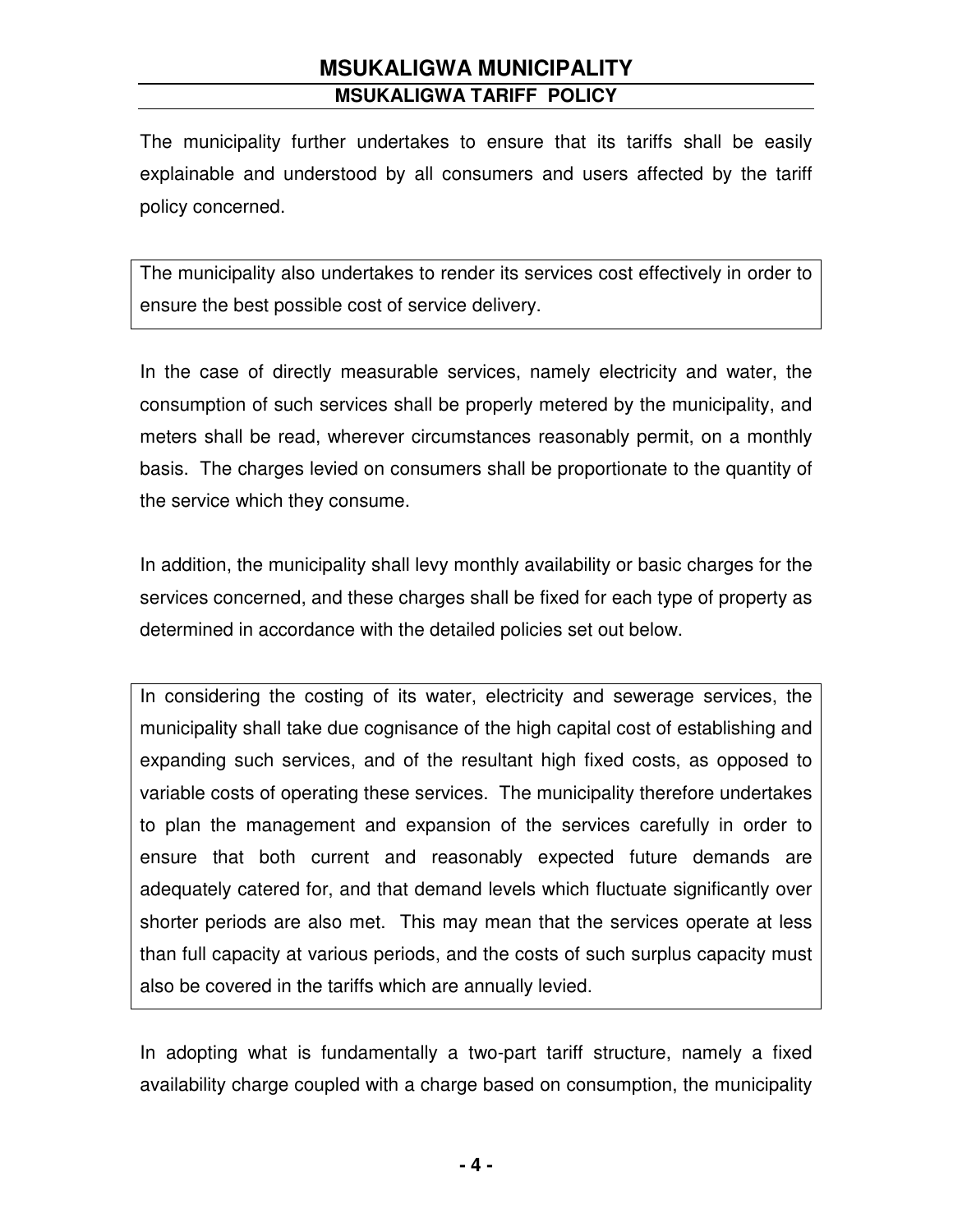believes that it is properly attending to the demands which both future expansion and variable demand cycles and other fluctuations will make on service delivery.

It is therefore accepted that part of the municipality's tariff policy for electricity services will be to ensure that those consumers who are mainly responsible for peak demand, and therefore for the incurring by the municipality of the associated demand charges from Eskom, will have to bear the costs associated with these charges. To this end the municipality shall therefore install demand meters to measure the maximum demand of such consumers during certain periods. Such consumers shall therefore pay the relevant demand charge as well as a service charge directly related to their actual consumption of electricity during the relevant metering period.

### PART 3: CALCULATION OF TARIFFS FOR MAJOR SERVICES

In order to determine the tariffs which must be charged for the supply of the four major services, the municipality shall identify all the costs of operation of the undertakings concerned, including specifically the following:

- \* Cost of bulk purchases in the case of water and electricity.
- \* Distribution costs.
- \* Distribution losses in the case of electricity and water.
- \* Depreciation expenses.
- \* Maintenance of infrastructure and other fixed assets.
- \* Administration and service costs, including: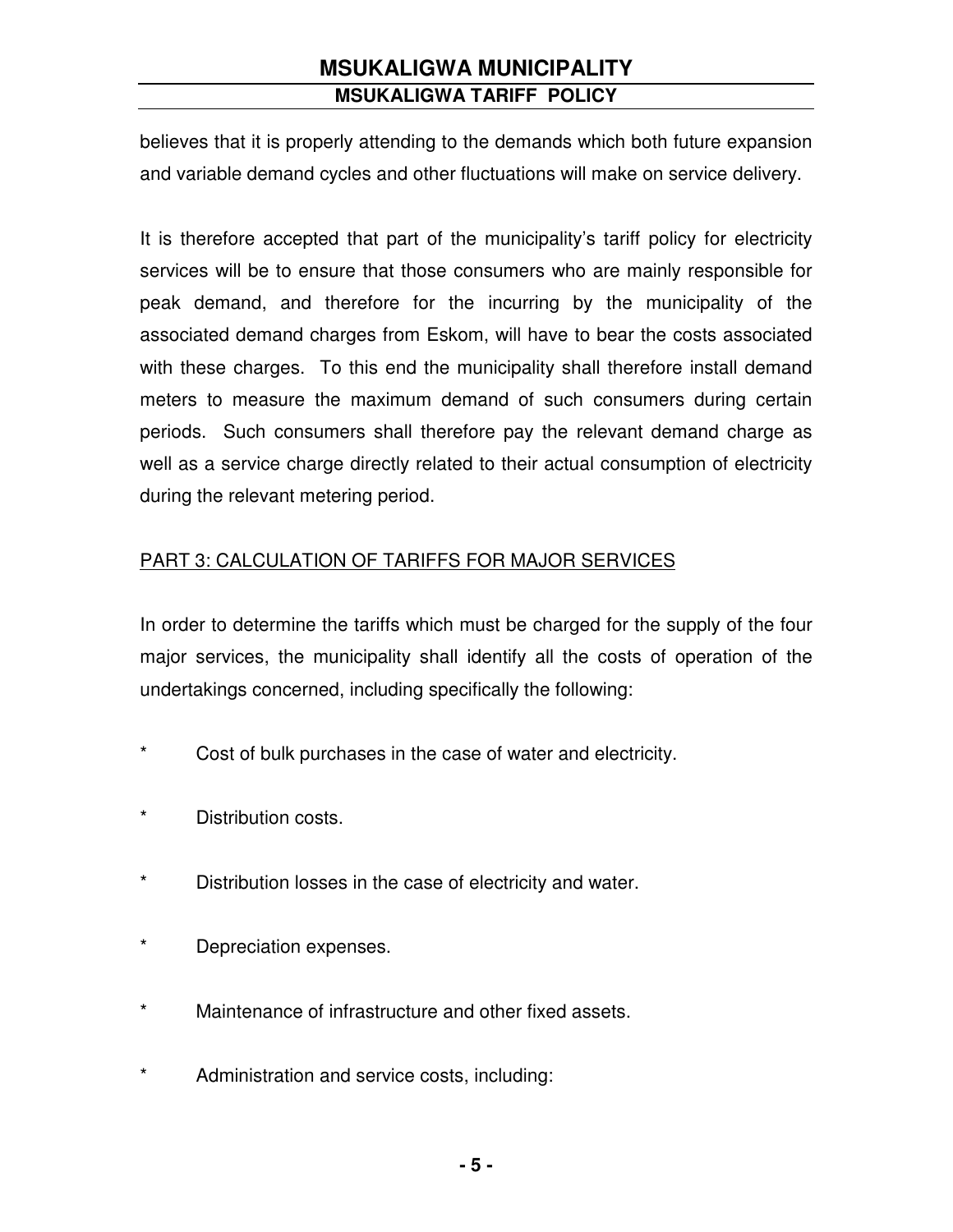- service charges levied by other departments such as finance, human resources and legal services;
- reasonable general overheads, such as the costs associated with the office of the municipal manager;
- adequate contributions to the provisions for bad debts and obsolescence of stock;
- all other ordinary operating expenses associated with the service concerned including, in the case of the electricity service, the cost of providing street lighting in the municipal area (note: the costs of the democratic process in the municipality – that is, all expenses associated with the political structures of the municipality – shall form part of the expenses to be financed from property rates and general revenues, and shall not be included in the costing of the major services of the municipality).
- The intended surplus to be generated for the financial year, such surplus to be applied:
	- as an appropriation to capital reserves; and/or
	- generally in relief of rates and general services.
- The cost of approved indigency relief measures.

The municipality shall provide the first 50kWh of electricity per month free of charge to consumers who have registered as indigents in terms of the municipality's indigency relief programme. The municipality shall provide the first 6 kl of water per month free of charge to all domestic consumers within the municipality. The municipality shall further consider relief in respect of the tariffs for sewerage and refuse removal for such registered indigents to the extent that the council deems such relief affordable in terms of each annual budget, but on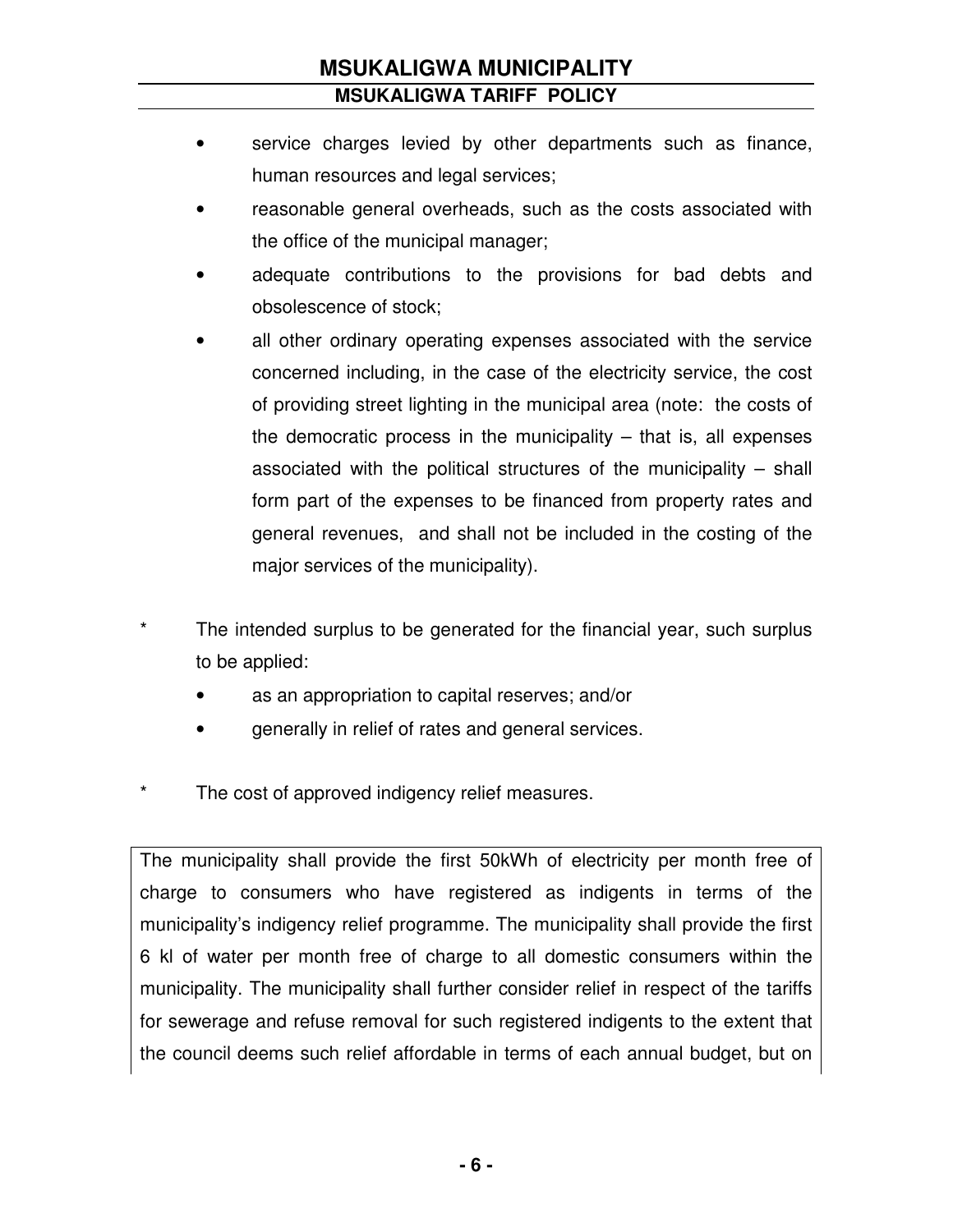the understanding that such relief shall not be less than a subsidy of 50% on the monthly amount billed for the service concerned.

Because water is a scarce national resource, and this municipality is committed to the prudent conservation of such resources, the tariff levied for consumption of water shall escalate according to the volume of water consumed. The tariff for domestic consumption shall be based on monthly consumption of up to 6 kl , more than 6 kl but not more than 9 kl, more than 9 kl but not more than 12 kl, more than 12 kl but not more than 18 kl, more than 18 kl but not more than 25 kl, and more than 25 kl. Tariffs for non-domestic consumption shall be based on monthly consumption of up to 100 kl, and more than 100 kl per month.

### PART 4: ELECTRICITY

The various categories of electricity consumers, as set out below, shall be charged at the applicable tariffs, as approved by the council in each annual budget.

Tariff adjustments shall be effective from 1 July each year or as soon as possible thereafter.

Categories of consumption and charges shall be as follows:

- \* All consumers using conventional electricity meters shall be billed for their electricity consumption at the tariff applicable to the category in which the particular consumer falls.
- \* All domestic electricity consumers of the municipality who are registered as indigents with the municipality shall receive free the first 50kWh (fifty) of electricity consumed per month.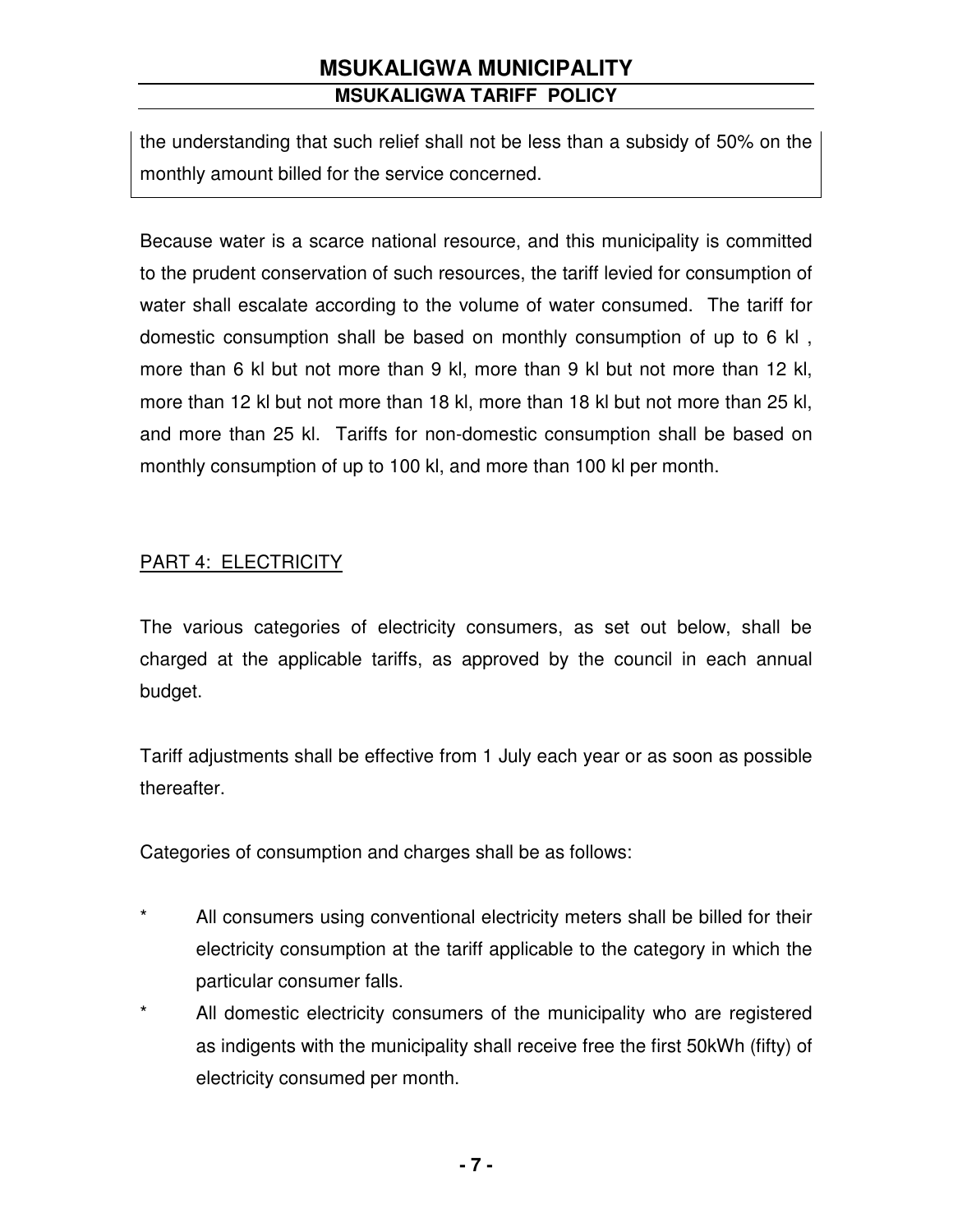- All domestic electricity consumers, with connections of more than 20 ampere meters, shall additionally be billed a monthly basic charge per meter installed.
- \* All commercial, industrial and other non-domestic consumers connected shall additionally be billed a monthly charge per meter based on ampere meters installed, and where applicable, a demand charge appropriate to their respective levels of consumption with the minimum charges as set out in the tariff structure.
- \* The local municipality's departmental electricity consumption shall be charged at the lowest domestic tariff.

#### PART 5: WATER

The categories of water consumers as set out below shall be charged at the applicable tariffs, as approved by the council in each annual budget.

Tariff adjustments shall be effective from 1 July each year or as soon as possible thereafter.

Categories of consumption and charges shall be:

- \* All domestic water consumers shall receive free the first 6 (six) kl of water consumed per month. Thereafter a stepped tariff per kl as determined by the council from time to time shall be applicable on metered water consumption, as set out in Part 3 of this policy.
- \* All other consumers, including businesses, industries and institutional consumers, shall pay the stepped tariff per kl as determined by the council from time to time as set out in part 3 of this policy.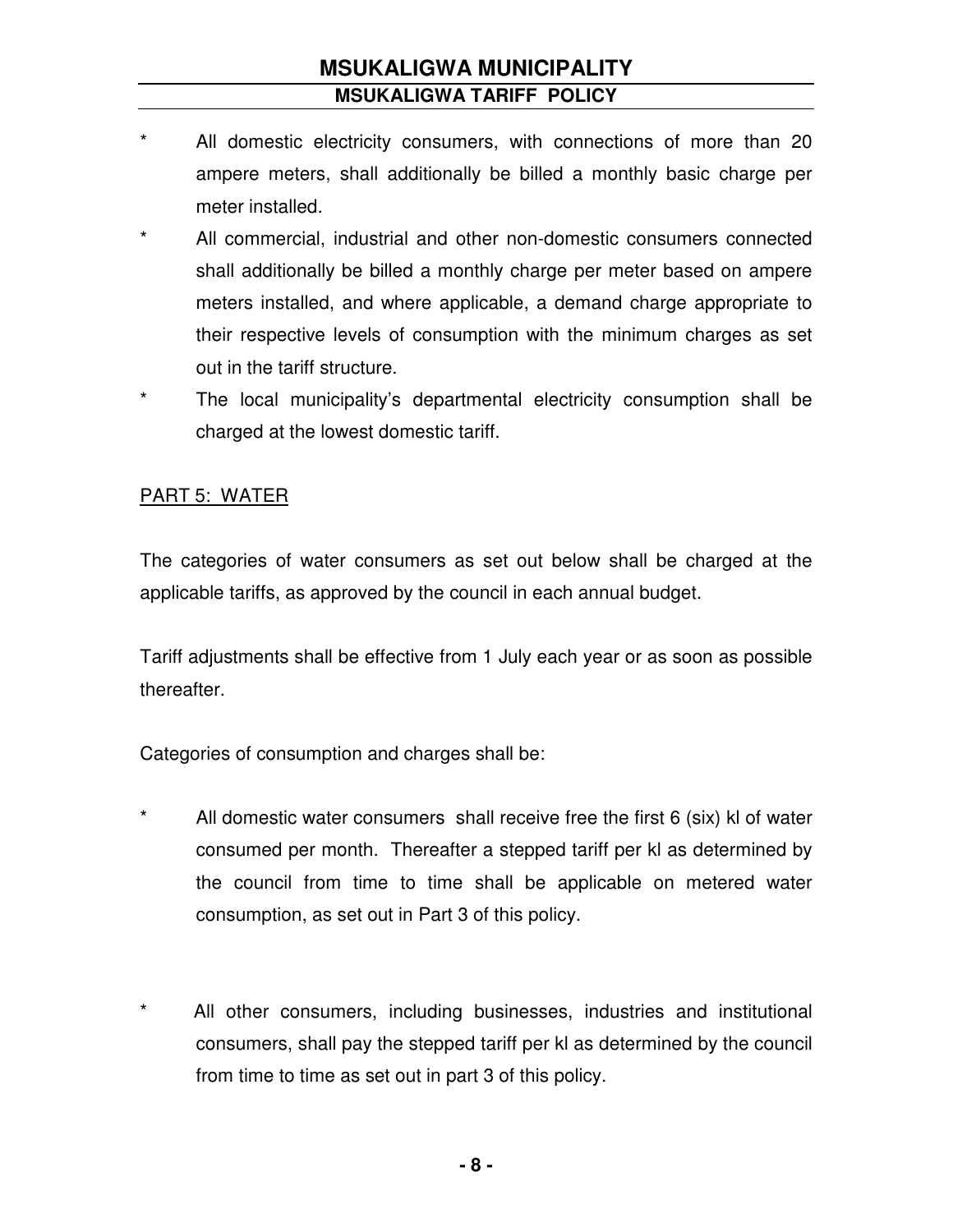The local municipality's departmental water consumption shall be charged at the lowest tariff applicable to domestic consumers.

#### PART 6: REFUSE REMOVAL

The categories of refuse removal users as set out below shall be charged at the applicable tariffs, as approved by the council in each annual budget.

Tariff adjustments shall be effective from 1 July each year, or as soon as possible thereafter.

A separate fixed monthly refuse removal charge shall apply to each of the following categories of users, based on the costs of the service concerned:

- \* Domestic and other users (once weekly removal)
- \* Business and other users (daily removal)
- \* Business and other (bulk consumers).

Registered indigents may receive such subsidy on this charge as the council deems affordable when approving each annual budget, but on the understanding that such subsidy shall not be less than 50% of the monthly amount billed as a refuse removal charge.

A fixed monthly charge shall be charged to the local municipality's departments equal to the lowest (domestic) tariff.

#### PART 7: SEWERAGE

The categories of sewerage users as set out below shall be charged per month at the applicable tariff as approved by the council in each annual budget.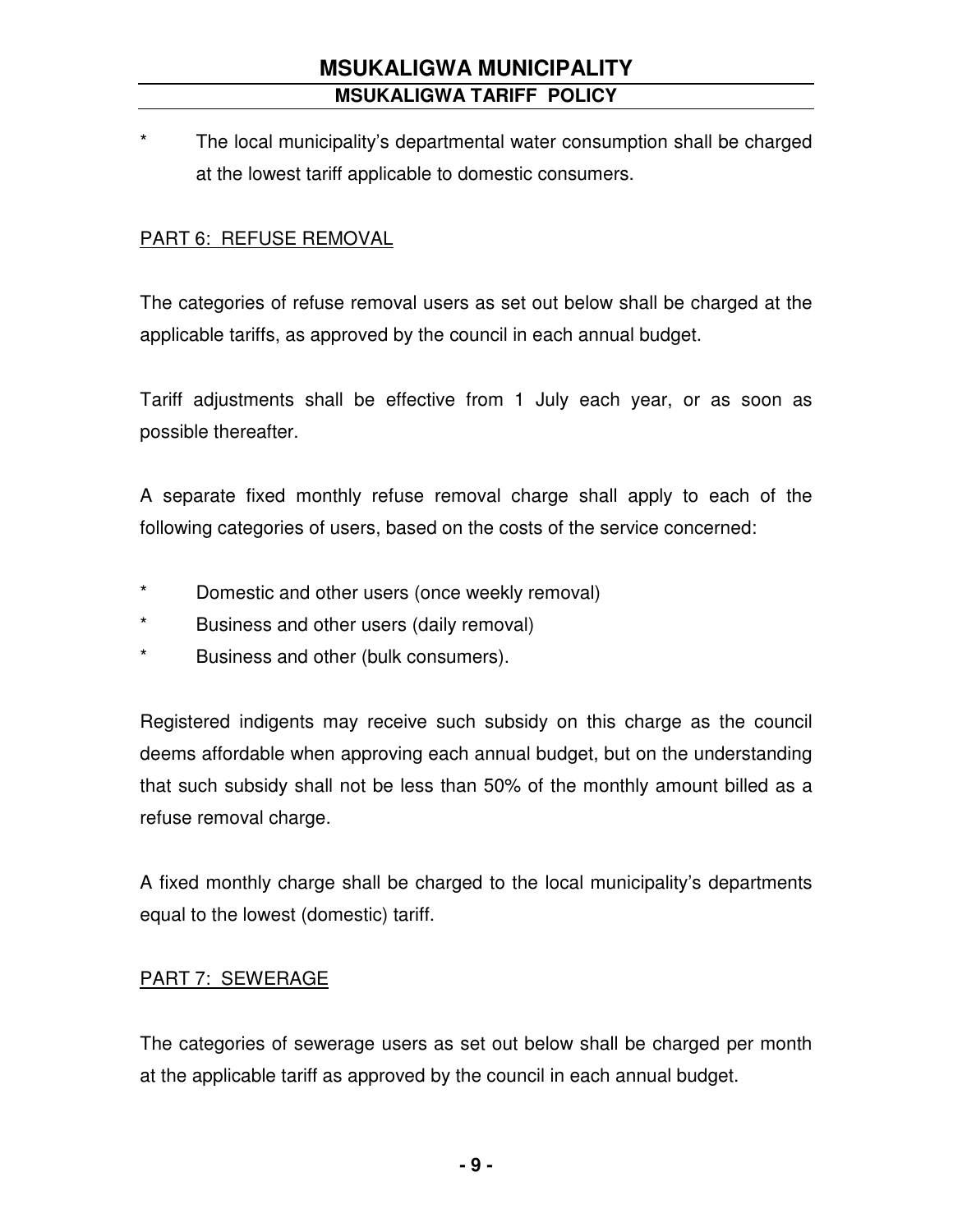Tariff adjustments will be effective from 1 July each year, or as soon as possible thereafter.

Categories of usage and charges shall be:

- A basic (availability) charge per month shall be charged to the owner for every surveyed erf, portion of an erf, stand or lot which is, or can be connected to the council's sewer network.
- \* A fixed monthly charge based on the costs of the service may be charged for bucket removal for domestic users. Registered indigents may receive such subsidy on this charge as the council deems affordable when approving each annual budget, but on the understanding that such subsidy shall not be less than 50% of the monthly amount billed for this service.
- \* An additional fixed monthly charge shall be charged to the owner of the premises concerned, from the month of connection to the council's sewer network. Registered indigents may receive such subsidy on this charge as the council deems affordable when approving each annual budget, but on the understanding that such subsidy shall not be less than 50% of the monthly amount billed for this service.
- \* Where sewer are not connected to the existing network, and residents make use of private suction services, a tariff shall be charged for suction services, as well as a tariff based on a percentage of the water consumption of such private concerns.
- \* A fixed monthly charge per sewer point/toilet shall be charged to the local municipality's departments.
- \* An effluent fee shall further be payable by factories and other industrial users where the wastewater emanating from such users requires special purification measures by the municipality. Such fees shall be based on the toxic content of the wastewater concerned and the costs of the purification.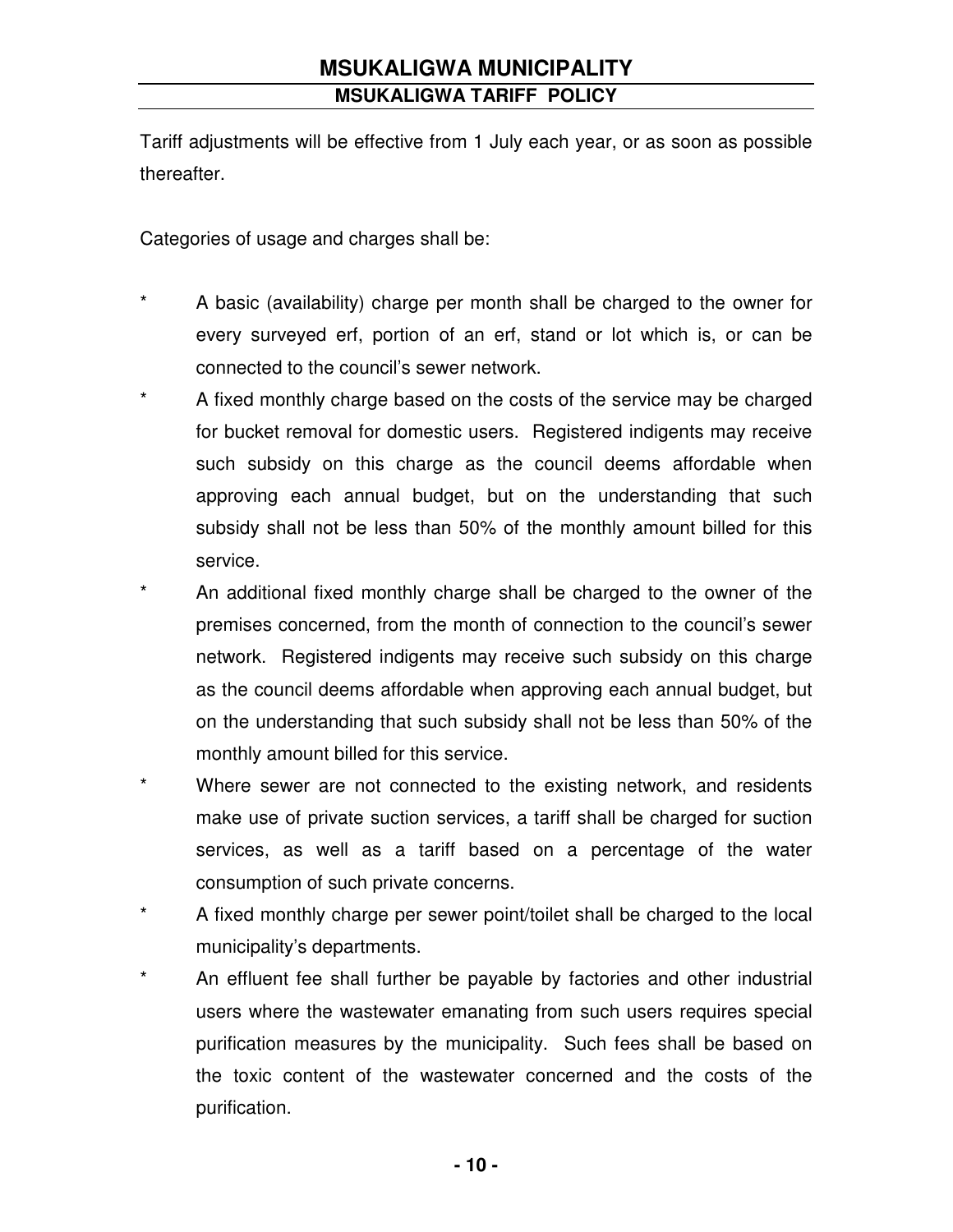#### PART 8: MINOR / OTHER TARIFFS

All minor tariffs shall be standardised within the municipal region.

All minor tariffs shall be approved by the council and shall, when deemed appropriate by the council, be subsidised by property rates and general revenues, particularly when the tariffs will prove uneconomical when charged to cover the cost of the service concerned, or when the cost cannot accurately be determined, or when the tariff is designed purely to regulate rather than finance the use of the particular service or amenity.

All minor tariffs over which the municipality has full control, and which are not directly related to the cost of a particular service, shall be adjusted at least in line with the prevailing consumer price index, unless there are compelling reasons why such adjustment should not be effected.

The following services shall be considered as subsidised services, and the tariffs levied shall cover 50% or as near as possible to 50% of the annual operating expenses budgeted for the service concerned:

- burials and cemeteries
- rentals for the use of municipal sports facilities

The following services shall be considered as community services, and no tariffs shall be levied for their use, except for minor entrance fees:

- municipal swimming pool (entrance fee)
- municipal museum and art gallery
- disposal of garden refuse at the municipal tip site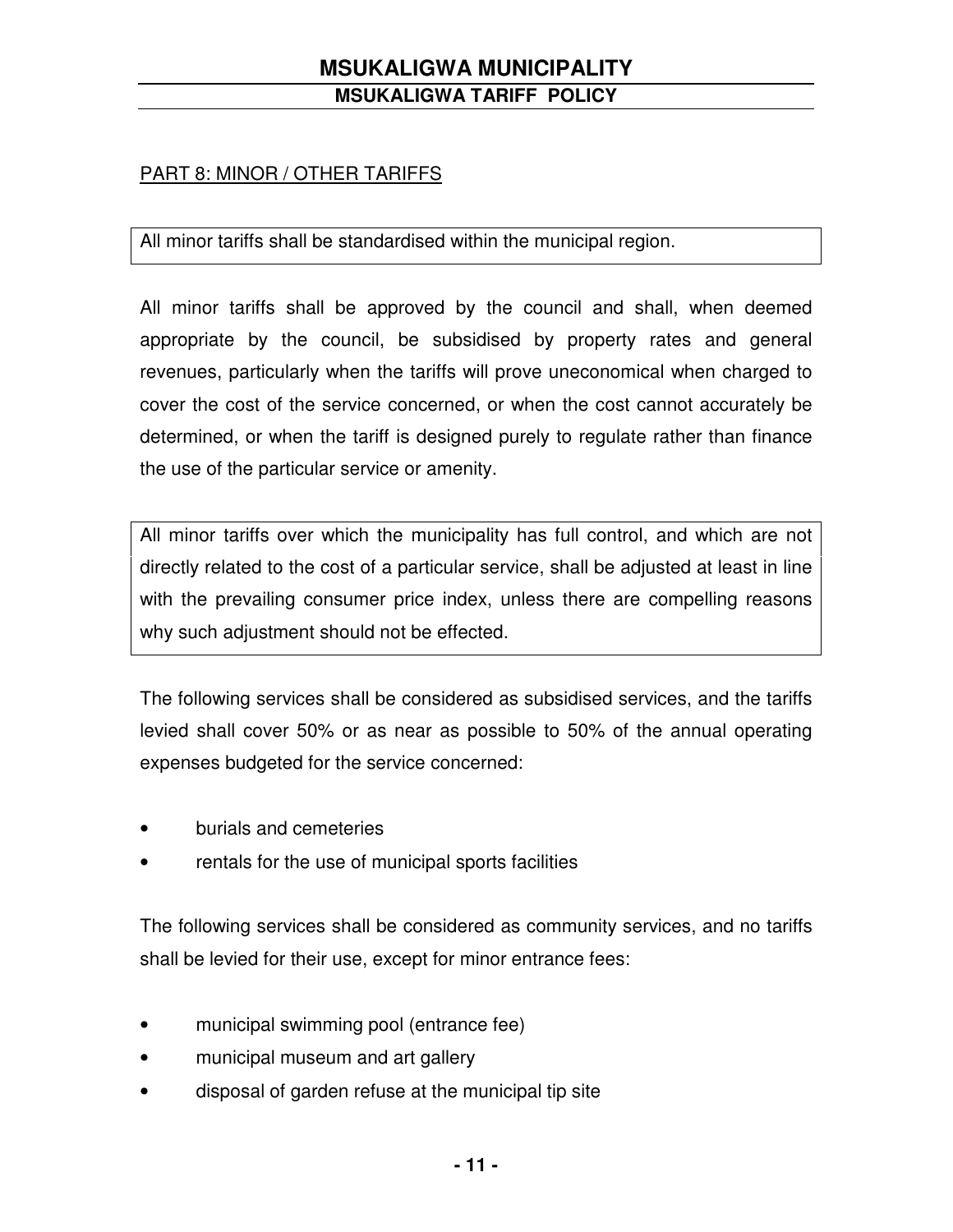- municipal reference library
- municipal botanical garden, and all other parks and open spaces.

The following services shall be considered as economic services, and the tariffs levied shall cover 100% or as near as possible to 100% of the budgeted annual operating expenses of the service concerned:

- housing rentals
- rentals for the use of municipal halls and other premises (subject to the proviso set out below)
- building plan fees
- sales of plastic refuse bags
- sales of refuse bins
- cleaning of stands
- electricity, water, sewerage: new connexion fees
- sales of livestock and plants
- photostat copies and fees
- clearance certificates.
- supply of information for clearance certificates.

The following charges and tariffs shall be considered as regulatory or punitive, and shall be determined as appropriate in budget process:

- fines for lost or overdue library books
- advertising sign fees
- pound fees
- electricity, water: disconnection and reconnexion fees
- penalty and other charges imposed in terms of the approved policy on credit control and debt collection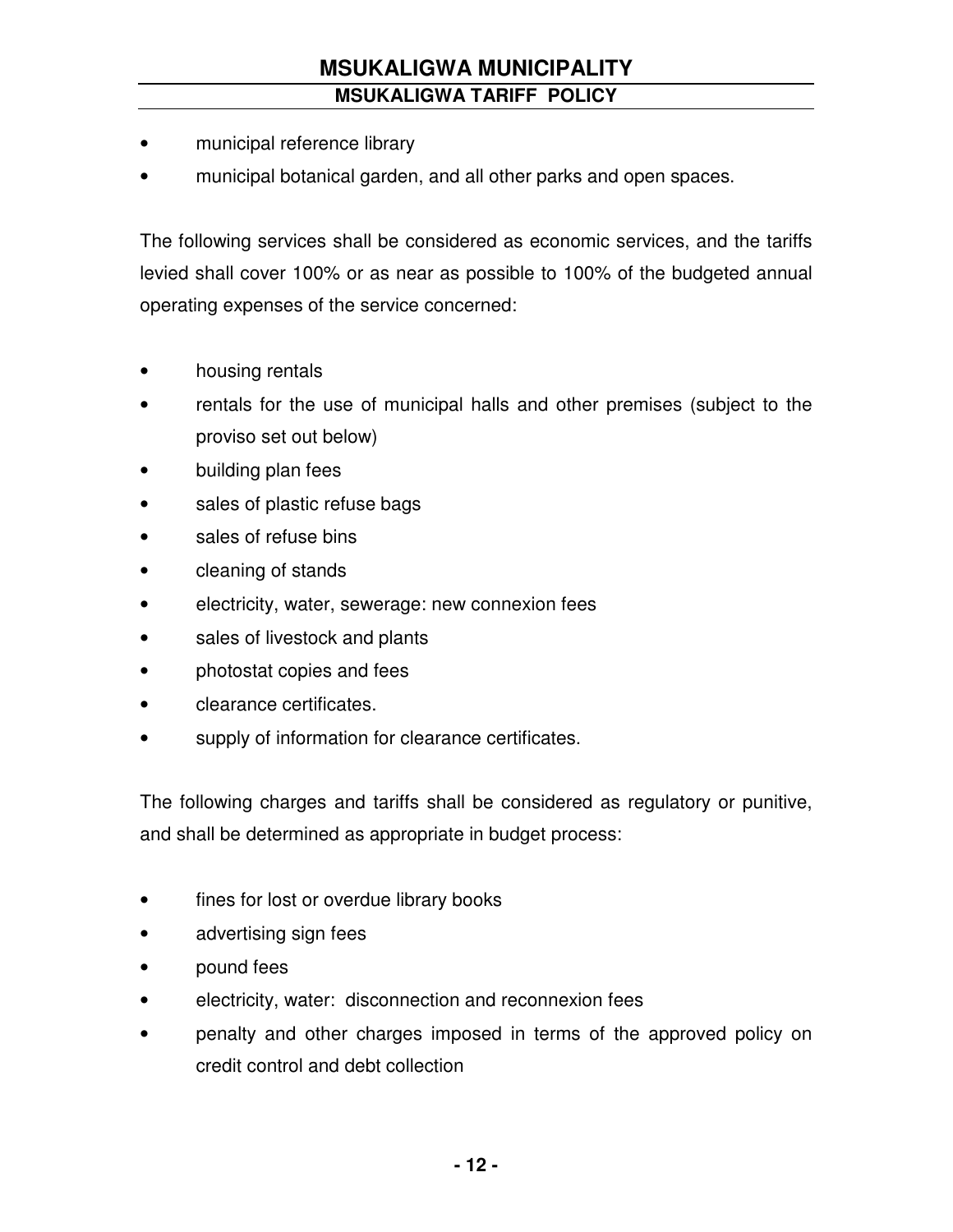- penalty charges for the submission of dishonoured, stale, post-dated or otherwise unacceptable cheques.
- encroachment fees

The municipal manager shall determine whether an indemnity or guarantee must in each instance be lodged for the rental of municipal halls, premises and sports fields, and in so determining shall be guided by the likelihood of the municipality's sustaining damages as a result of the use of the facilities concerned.

#### PART 9 : TARIFF / FEE ADOPTION PROCESS

All minor tariffs over which the municipality has full control, and which are not directly related to the cost of a particular service, shall be adjusted at least in line with the prevailing consumer price index, unless there are compelling reasons why such adjustment should not be effected.

### PART 10: LEGAL REQUIREMENTS

### SECTION I: WATER SERVICES ACT NO. 108 OF 1997

### SECTION 10: NORMS AND STANDARDS FOR TARIFFS

A municipality, in its capacity as a water services institution, must apply a tariff for water services which is not substantially different from any norms and standards which the Minister of Water Affairs and Forestry, with the concurrence of the Minister of Finance, has prescribed in terms of the present Act.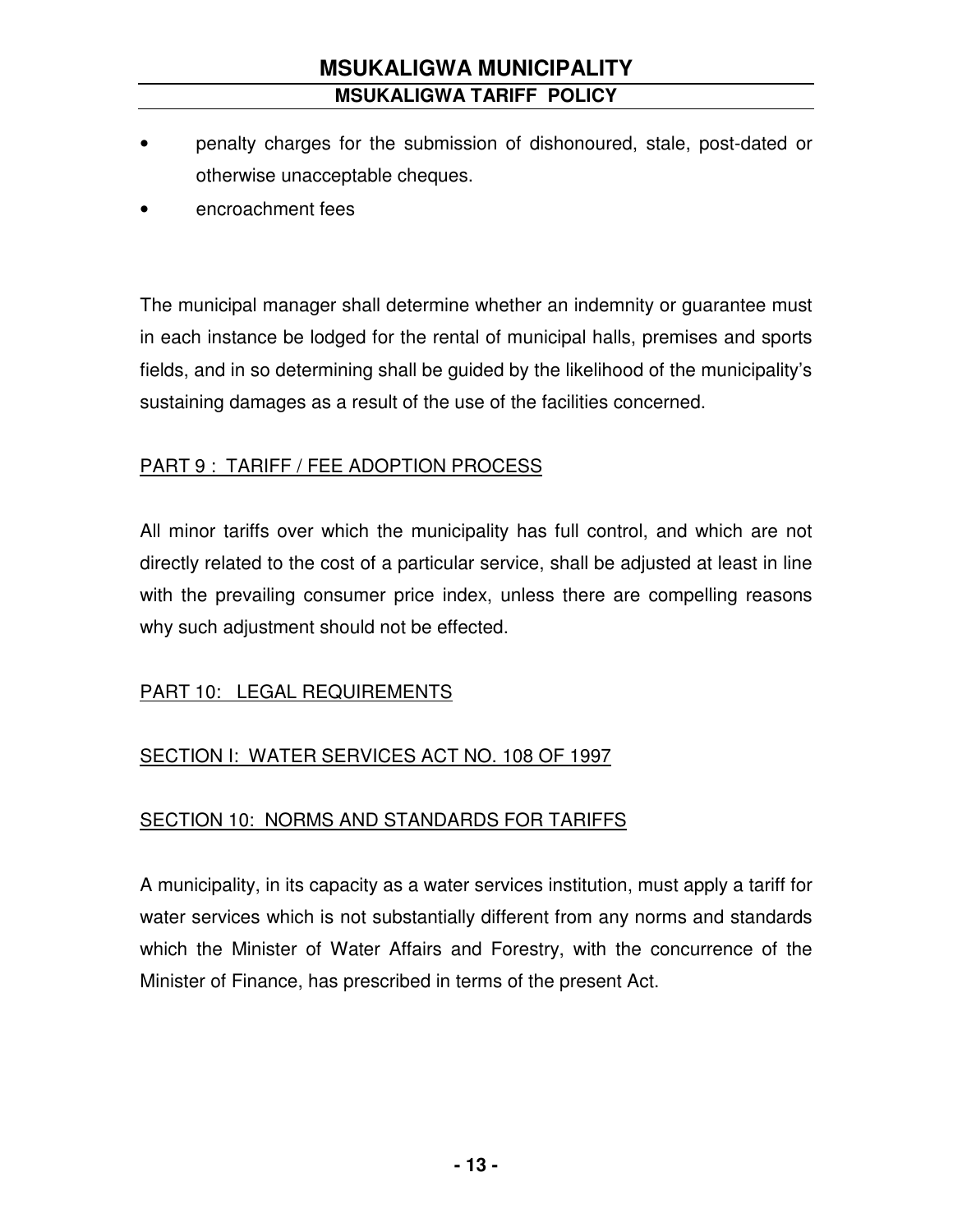#### SECTION 21: BY-LAW

A municipality, in its capacity as water services authority, must make by-laws which contain conditions for the provision of water services, and which provide for at least the following (inter-alia):

- the standard of the services;
- the technical conditions of supply, including quality standards, units or standards of measurement, the verification of meters, acceptable limits of error and procedures for the arbitration of disputes relating to the measurement of water services provided;
- the determination and structure of tariffs in accordance with Section 10 of the present Act.

If the municipality, in its capacity as water services authority, has imposed conditions under which water services are provided, such conditions must be accessible to consumers and potential consumers.

If the municipality, in its capacity as water services authority, provides water for industrial use, or controls a system through which industrial effluent is disposed of, it must make by-laws providing for at least the following:

- the standards of the service;
- the technical conditions of provision and disposal;
- the determination and structure of tariffs.

# SECTION II: LOCAL GOVERNMENT: MUNICIPAL SYSTEMS ACT NO. 32 OF 2000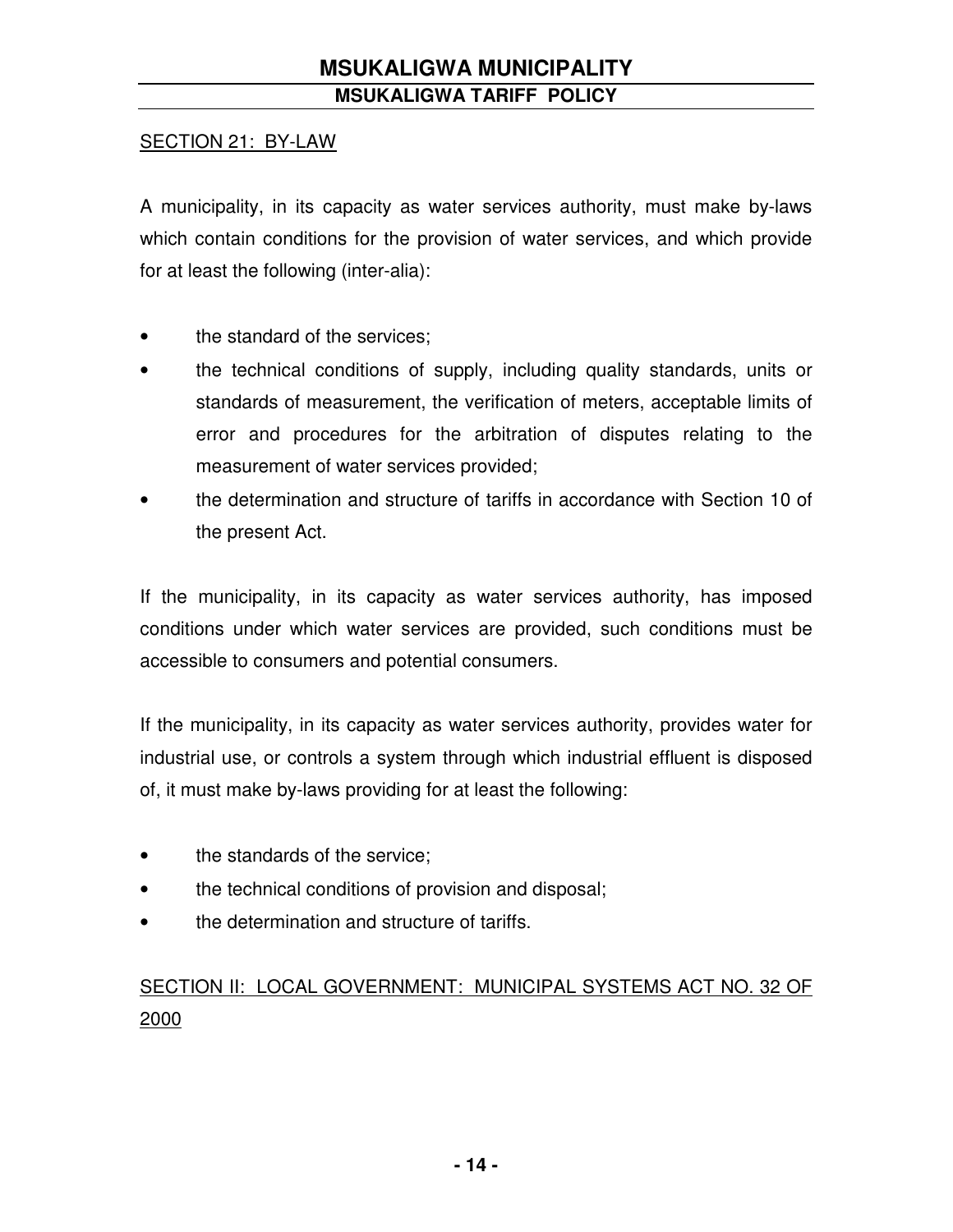#### SECTION 74: TARIFF POLICY

In adopting fees for services provided by the municipality the following principles will apply:

- that users of municipal services must be treated equitably in the application of the municipality's tariffs;
- that the amount individual users pay for services must generally be in proportion to the use of such services;
- that poor households must have access to at least basic services through tariffs which cover only operating and maintenance costs, special tariffs or lifeline tariffs for low levels of use or consumption of services or for basic levels of services, or any other direct or indirect method of subsidisation of tariffs for poor households;
- that tariffs must reflect the costs reasonably associated with rendering the service, including capital, operating, maintenance, administration and replacement costs, and interest charges;
- that tariffs must be set at levels that facilitate the financial sustainability of the service, taking into account subsidisation from sources other than the service concerned;
- that provision may be made in appropriate circumstances for a surcharge on the tariff for a service;
- that provision may be made for the promotion of local economic development through special tariffs for categories of commercial and industrial users;
- that the economic, efficient and effective use of resources, the recycling of waste, and other appropriate environmental objectives must be encouraged;
- that the extent of subsidisation of tariffs for poor households and other categories of users must be fully disclosed.